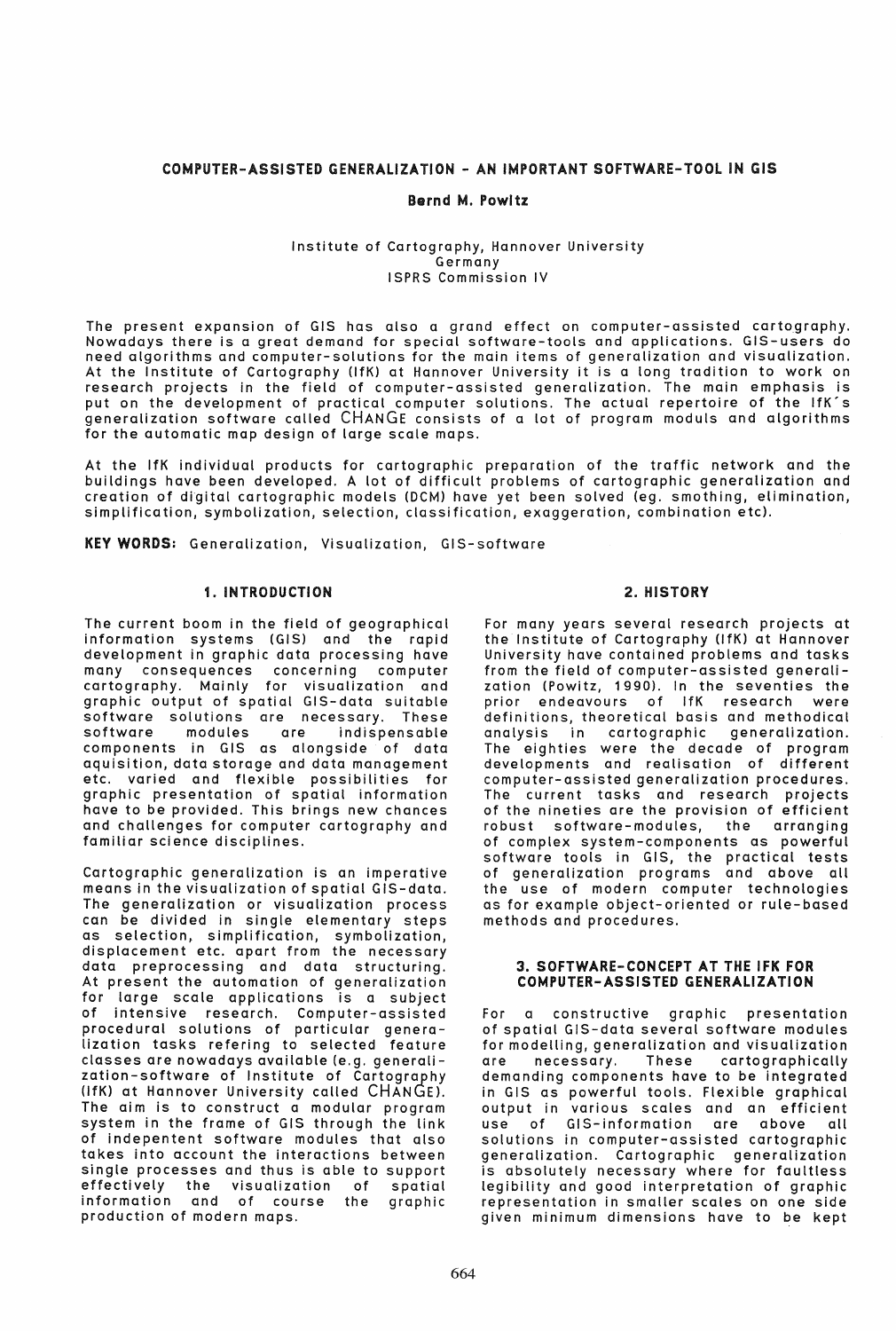and on the other side the local information density has to be reduced (Powitz, 1991).

In the following paragraphs several software tools for model processing and of course for cartographic .generalization developed at the IfK called CHANGE will be introduced. Here first computer solutions apply to digital landscape model-objects (OLM-objects) acquired with high resolution or digitized in large scale for the feature classes

'traffic roads' and 'buildings' (see figure 1 and figure 2).

## 4. CONDITIONS fOR GENERALIZATION AND DLM-DATA

As a digital cartographic database for graphic presentation either direct in the original scale or in a smaller scale every spatial GIS-data of a digital landscape model in vector format

# Generalization-Software CHANGE



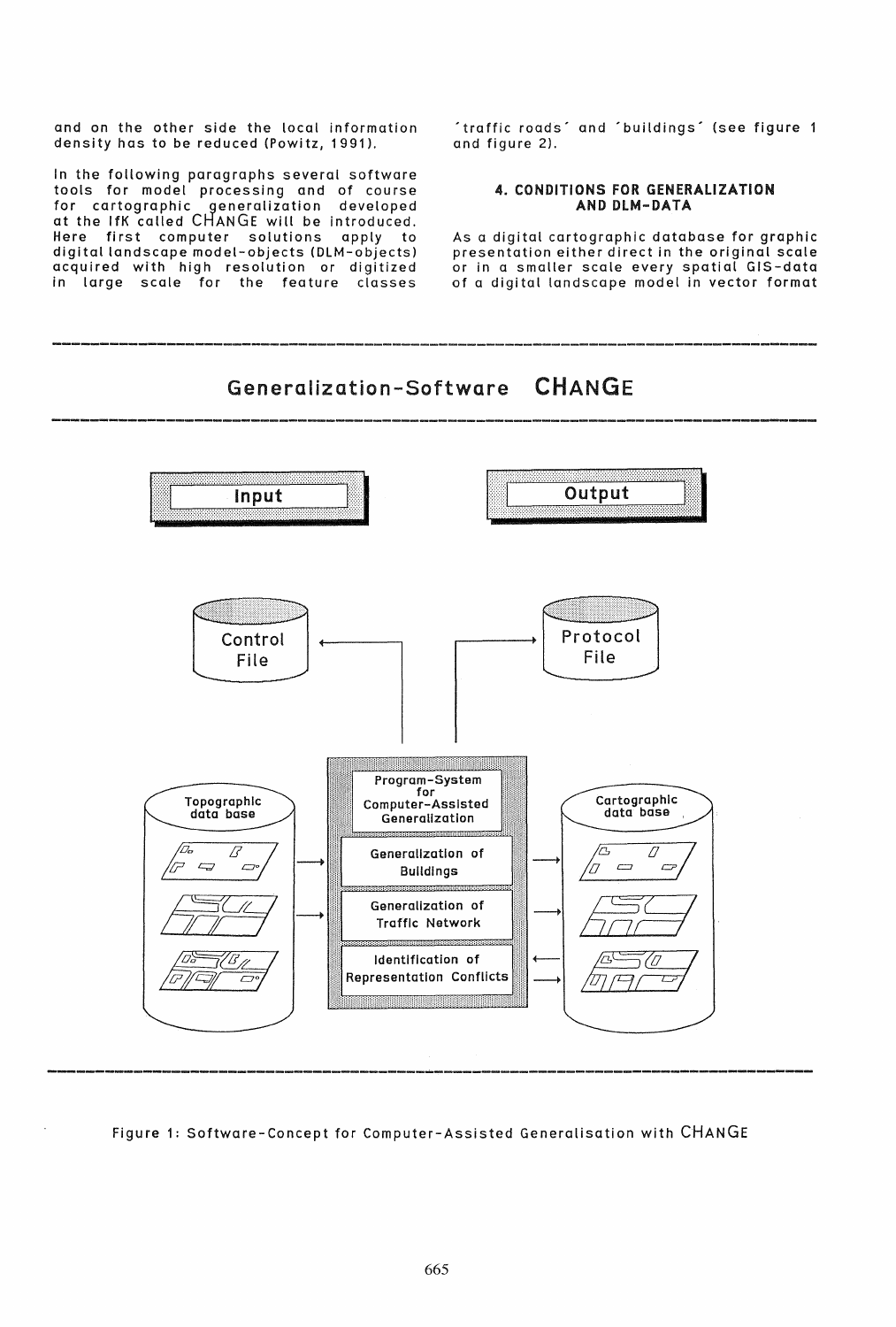can be considered for the generalization software of the IfK. These digital information can result directly from terrestrial surveying, photogrammetry, digitization of analogous maps (with digitizer or scanner plus rastervector-conversion and structuring), from available strange digital data or from a lot of other sources.

After the selection or respectively supply of data first the modelling of independent objects with their geometry and the belonging descriptive attributes is necessary. In addition definitions as the degree of generalization, the output scale, the sequence of processing, qUite a few threshold values and many more as well as the kind of symbolization are to be selected by the user. Mainly the question "What should be presented how in the derived digital cartographic model (DCM) ?" have to be answered. These predefinitions and parameters for the generalization process, which play a substantial role in DCM-derivation in all phases, can be individually specified by the GIS-user for different applications by editing a simple control file (Powitz, Schmidt, 1991),

# 5. GENERALIZATION Of TRAffiC NETWORK

For a scale-dependent graphic presentation<br>of GIS-objects from the feature class of GIS-objects from the feature class 'traffic roads' severa! computation steps are necessary in generalization processing. The process includes firstly the data modelling and after that follows the cartographic generalization with the symbolization. The modules of IfK out of the generalization software CHANGE for the processing of the traffic roads are named CHANGE\_Roads.

The first step of computer-assisted preprocessing includes an extensive control of plausibility as incorrect or illogical data have to be changed constructively. These insufficiencies can be caused by errors in digitization or by the inconsistency of different data sources etc. These data checks are concerning geometric as well as geometric-conceptual terms. For example unwelcome line intersections, futile loops or wrong attributes are tracked down and automatically removed.

Following on is the design of an orderly topological network of the streets and ways. If the outlines limiting both sides of the roads are provided as original geometric information for middle axis in the sense of centre lines of these band shaped objects will be calculated automatically. Afterwards gaps and line crossings (over- and under-cuts) of the centre lines especially at road intersections and junctions are eliminated. The result is a topological network of the roads with explicit nodes and edges (see figure 3).

The important simplification of the traffic road representations is carried out on the basis of the computed topological network taking into account the predefined generalization parameters. Through variation and combination of nodes as wei! as through smoothing of edges unimportant small forms have to be eliminated whereas clear-cut forms are modified.

The next step in processing is the raw symbolization. Raw symbolization means that corridors or areas for the road symbols are reserved in the presentation level. These corridors are formed on both sides of the edges or centre lines by othogonat widening according to the individual object attributes. The wideness depends on the space needed by each Object in its full graphic display in the DCM.

Finally an optimization of the raw symbolization has to ensue as in intersections and junctions the derived corridor's symbol sectors are overlapping. To remove the overlapping parts a computer-assisted cleaning process is implemented. The result of the actions described is a pre-DCM which supplies the final graphic presentation wanted in combination with the graphic layout elements. This pre-DCM exclusively contains the objects of the feature class 'traffic roads' (see figure 4).

### 6. GENERALIZATION Of BUILDINGS

Similar to the process described for the feature class 'traffic roads' the computerassisted transfer of the objects from the feature class 'buildings' into the DCM is carried out in several steps by IfK's software modules called CHANGE\_Buildings.

As geometric information digital outlines of single buildings are provided (see figure 5). In processing of buildings the first step also is an extensive plausibility control. These difficult checks already include on one hand the tracking down and on the other hand the automatic correction of unplausible building outlines. After thus optimizing the digital GIS-data the actual steps of cartographic generalization start off.

The necessary simplification of building outlines is an important aspect of cartographic generalization for large scale applications (Staufenbiel, 1973, Meyer, 1987). Based on the given thresholds for minimal dimensions specific to scale (thresholds of graphic minima sizes for single building sides and area parts) insignificant small forms are eliminated and important ones are emphasized. The algorithms are based on the treatment of small forms that can consist of separated building points, small sides and parts of building areas. Nevertheless the original characteristics of the buildings should be consistent during and of course after the simplification process.

Another generalization step contains the combination of neighbouring buildings while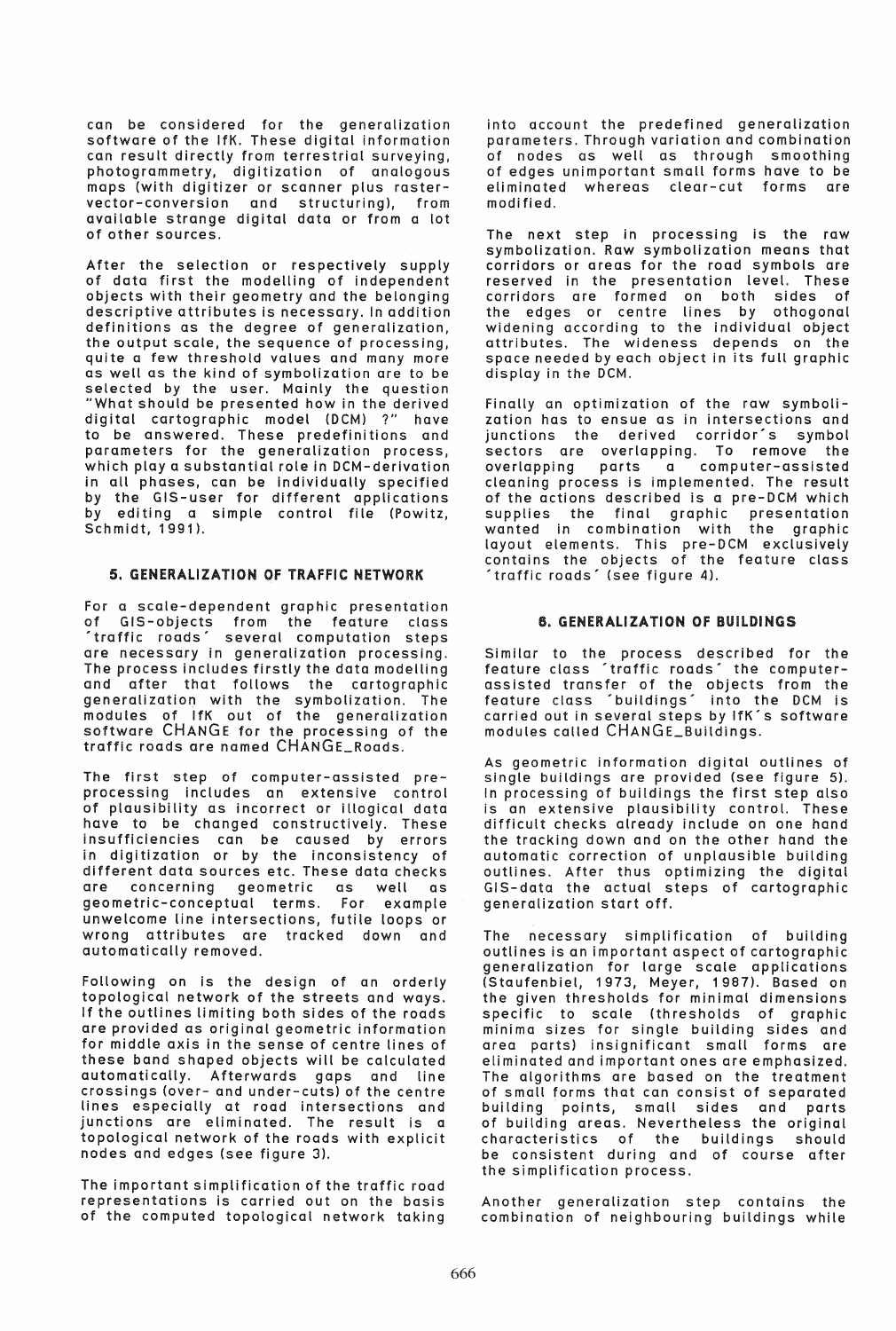preserving the local relations. The combination gets neseccary when the distance between two buildings is smaller than the given threshold and according to the scale the original gap should no longer be presented in the derived DCM.

Two variants are implemented in the software module for the combination of buildings: a relatively small building is moved towards a larger building and two objects are joined if both buildings are to be kept placed according to the ground plan because of their considerable spatial extension.

As a result from these computation steps you get the buildings for the final DCM (see figure 6).

# 7. RECOGNITION Of CARTOGRAPHICAl CONfLICTS

The preceding descriptions explained the standalone processing of the single feature classes • traffic roads' and ' buildings', Furthermore graphical conflicts in presentation of the generalized and symbolized objects have to be recognized and subsequently removed. The local interactions among different feature classes have to be considered in the way that objects of low priority must be adjusted to all other neighbouring objects of higher hierarchy. Displacement and homogenization, two important steps in generalization come to fruition here.

The symbolization especially of the roads brings about a widened representation for the DCM and the displacement of buildings gets absolutely necessary. Objects from the feature class 'buildings' of lower priority have to be moved or aligned to the traffic road symbols. The IfK´s generalization software offers a special component for automatic recognition of graphical conflicts that have to be modified. The following removal of conflicts has to be carried out interactively by the GIS-user in charge. The resulting DCM can be presented as soft- or hardcopy after the final graphic layout.

# 8. CONCLUSIONS

The aim of developments at the Institute of Cartography (lfK) at Hannover University is to provide robust computer-assisted software tools for generalization and to force the integration of these modules into complex GIS-mainframes. The request for appropriate visualization tools in GIS is expected to grow extremely in future as a versatile and flexible use of spatial GIS-data is desirable.

The described generalization modules for generalization are nowadays still available with the IfK's generalization software CHANGE for large scale applications of commercial GIS-users. The IfK's solutions for displacement exist in several prototype programs and are an important part of the actual research in the field of computerassisted generalization at the IfK. Furthermore modern computer technologies as for example the use of exclusively object-oriented or rule-based methods and procedures have to be established in computer-assisted generalization in future (Grunreich, Powitz, Schmidt, 1992),

### 9. References

Brassel, K.; Weibel, R. 1988: A review and conceptual framework of automated map generalization.- International Journal of Geographical Information Systems Vol. 2, No.3.

Buttenfield, B.; McMaster R.B. 1991: Map Generalization.- longman, london, GB.

Goodchild, M.; Maguire D.J.; Rhind, D.W. 1991: Geographical Information Systems.- longman, london, GB.

Grünreich, D. 1991: Introduction to Session "Computer-Assisted Cartographic Generalization".- GIS-Konferenz, Brno, CSFR.

Grunreich, D.; Powitz, B.M.; Schmidt, C. 1992: Research and Development in Computer-Assisted Generalization of Topographic Assisted Generalization of Topographic<br>Information at the Institute of Cartography. Proceedings, EGIS 1992, Munchen, Germany.

Jager, E. 1987: Computer-Assisted Symbolization by Raster Data Processing.- NaKaVerm No.46, Series II, Frankfurt a.M. 1987, Germany.

lichtner, W. 1979b: Computer-Assisted Processes of Cartographic Generalization in Topographic Maps.- Geo-Processing 1,1979.

Meyer, U. 1987: Computer-Assisted Generalization of Buildings for Digital landscape Models by Classification Methods.- NaKaVerm No.46, Series II, Frankfurt a.M. 1987, Germany.

Muller, J.-C. 1989b: Theoretical Considerations for Automated Map Generalization.- ITC Journal 3/4, Netherlands.

Powitz, B.M. 1990: Automationsgestutzte Generalisierung - Voraussetzungen, Strategien, losungen. Kartographische Nachrichten *3/90,*  pp97 *tt,* Bonn, Germany.

Powitz, B.M. 1991: Reflections on Practical Computer-Assisted Generalization. GIS-Konferenz 1991, Brno, CSFR.

Powitz, B.M.; Schmidt, C. 1991: Aspects of Computer-Assisted Generalization for large Scale Maps. ICA-Conference, Bournemouth, GB.

Staufenbiel, W. 1973: Zur Automation der Generalisierung topographischer Karten mit besonderer BerUcksichtigung groBmaBstabiger Gebäudedarstellungen.- WissArbUH Nr. 51, Hannover, Germany.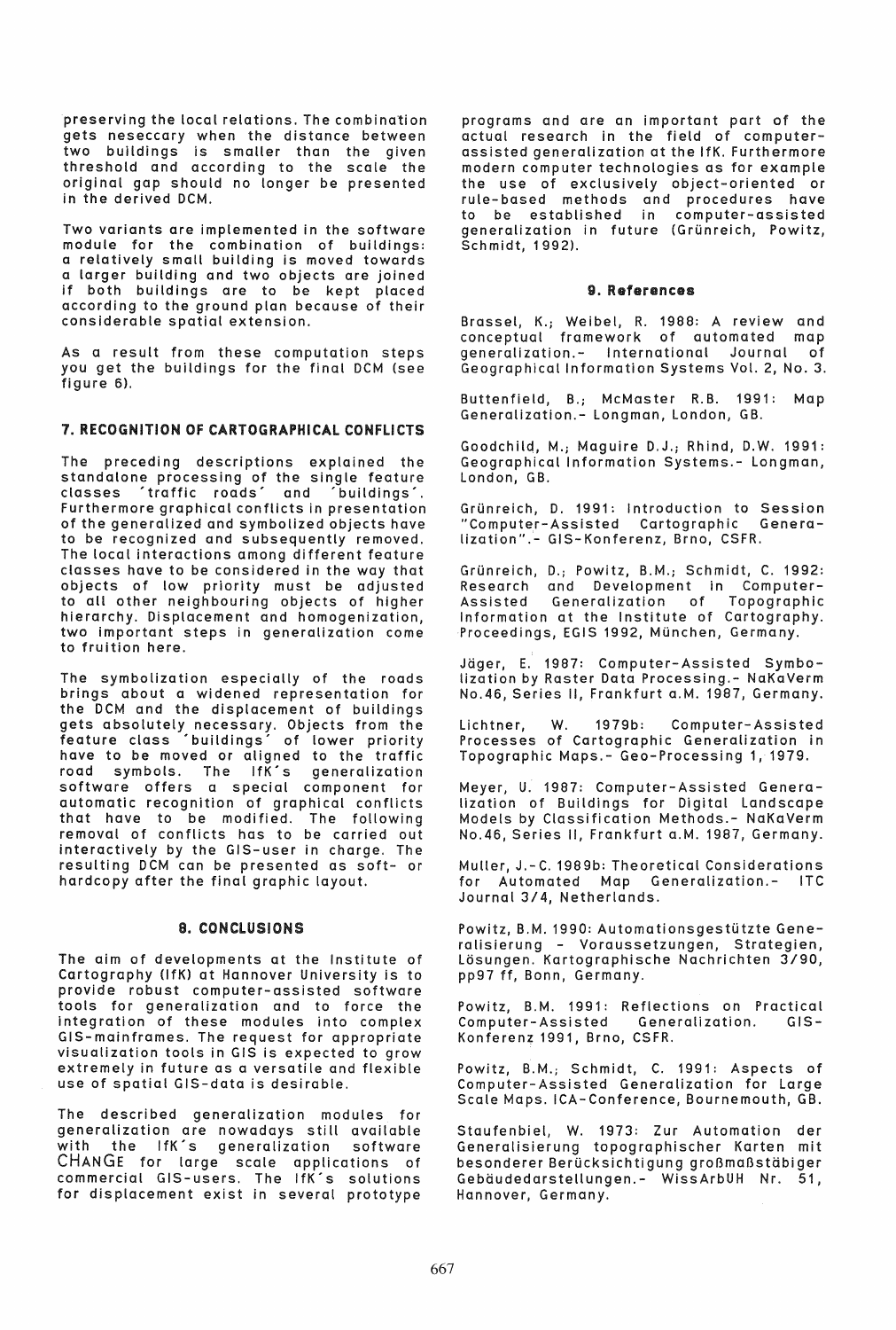

Figure 2: Traffic-Roads and Buildings (Scale 1:5.000)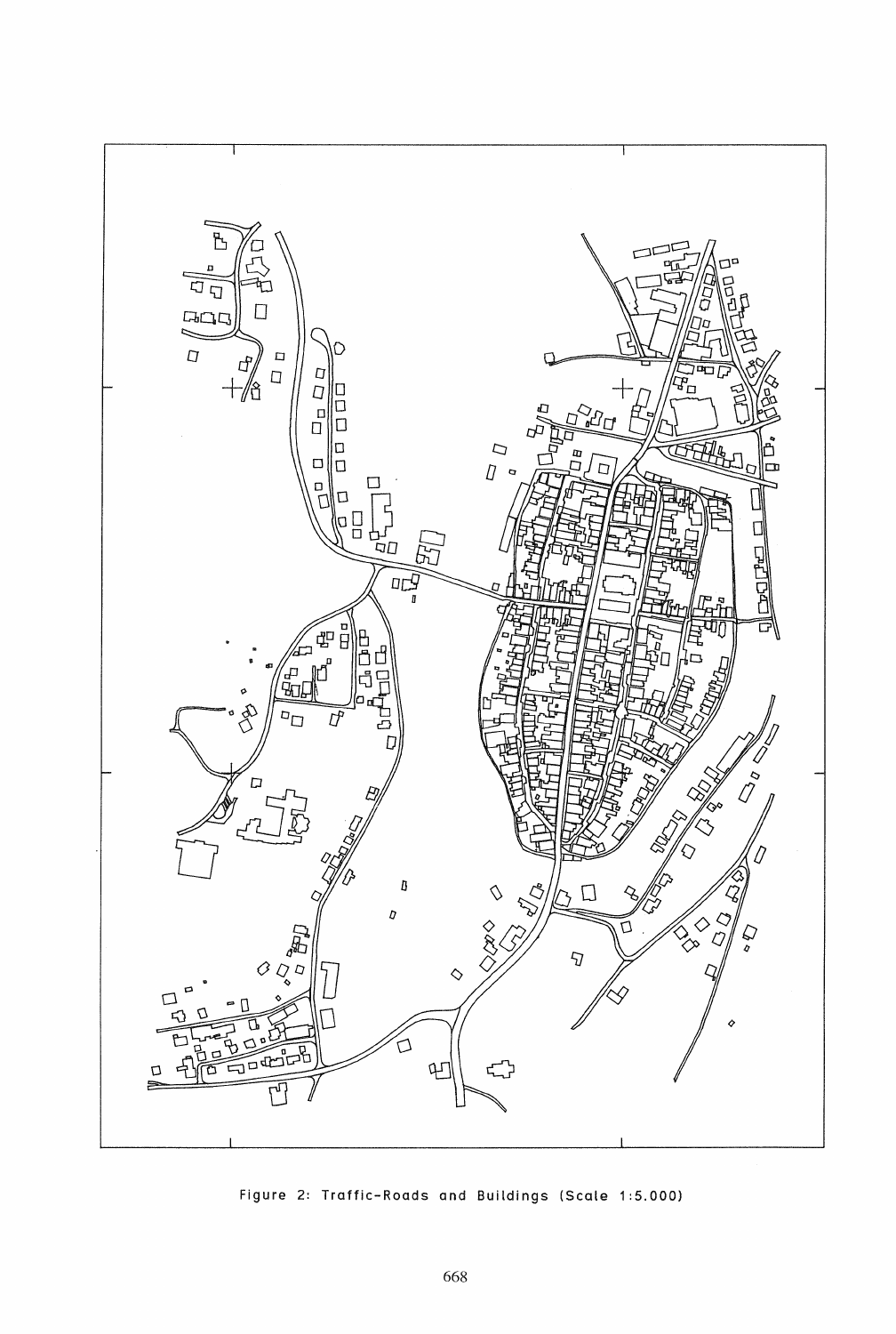

Figure 3: Network of Traffic Roads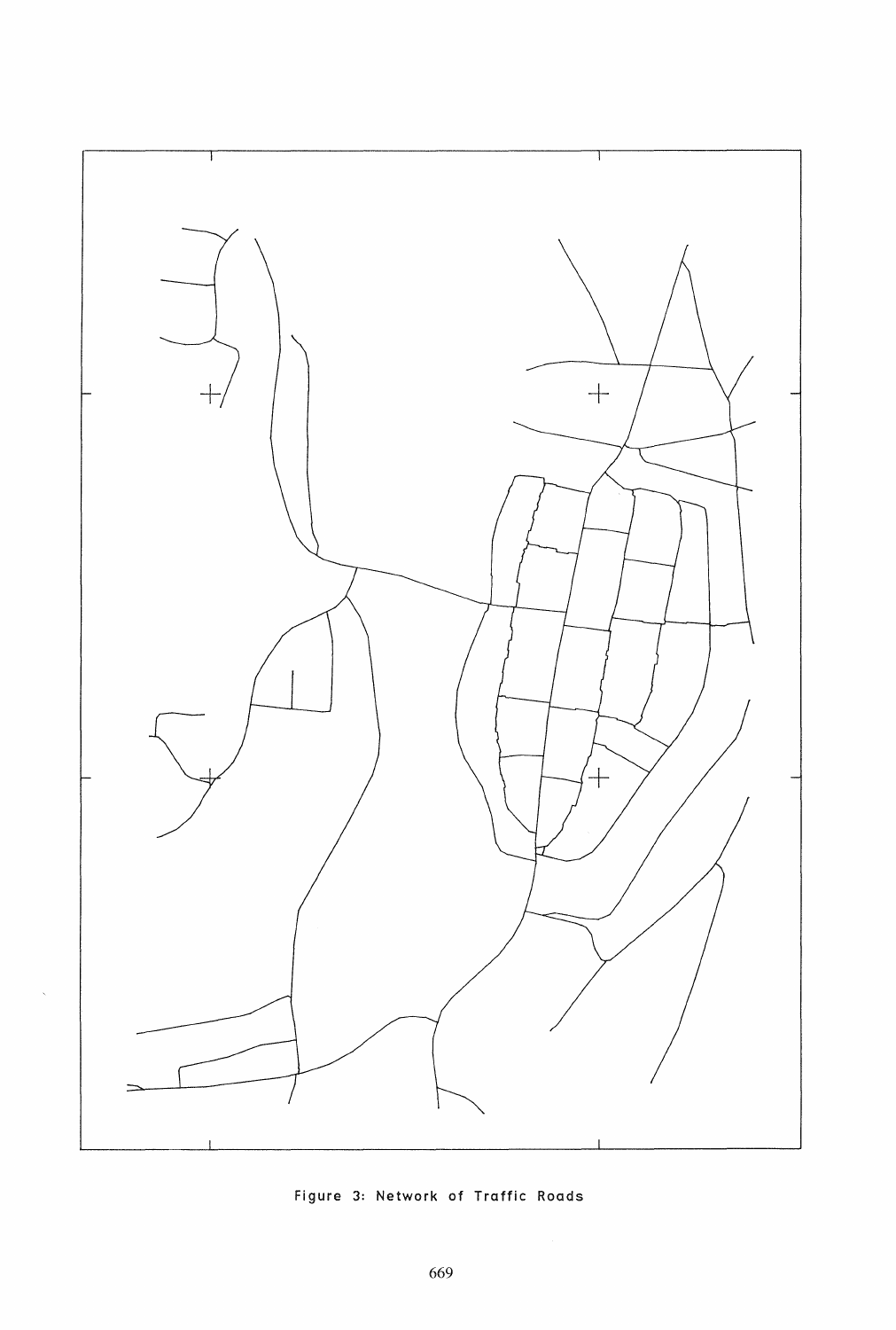

Figure 4: Result of CHANGE\_Roads: Generalized Traffic Roads (Scale 1:25.000)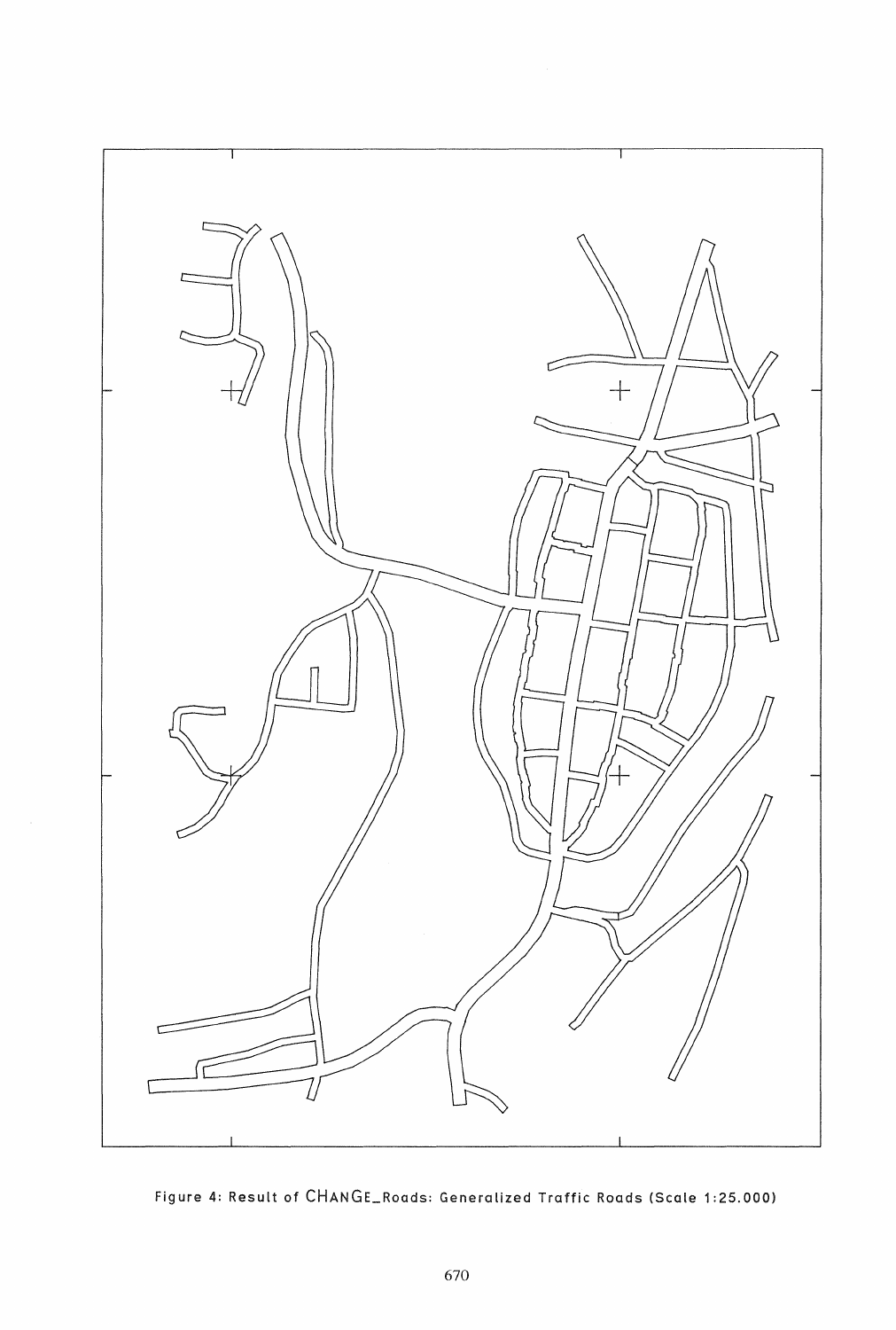

Figure 5: Buildings (Scale 1:5.000)